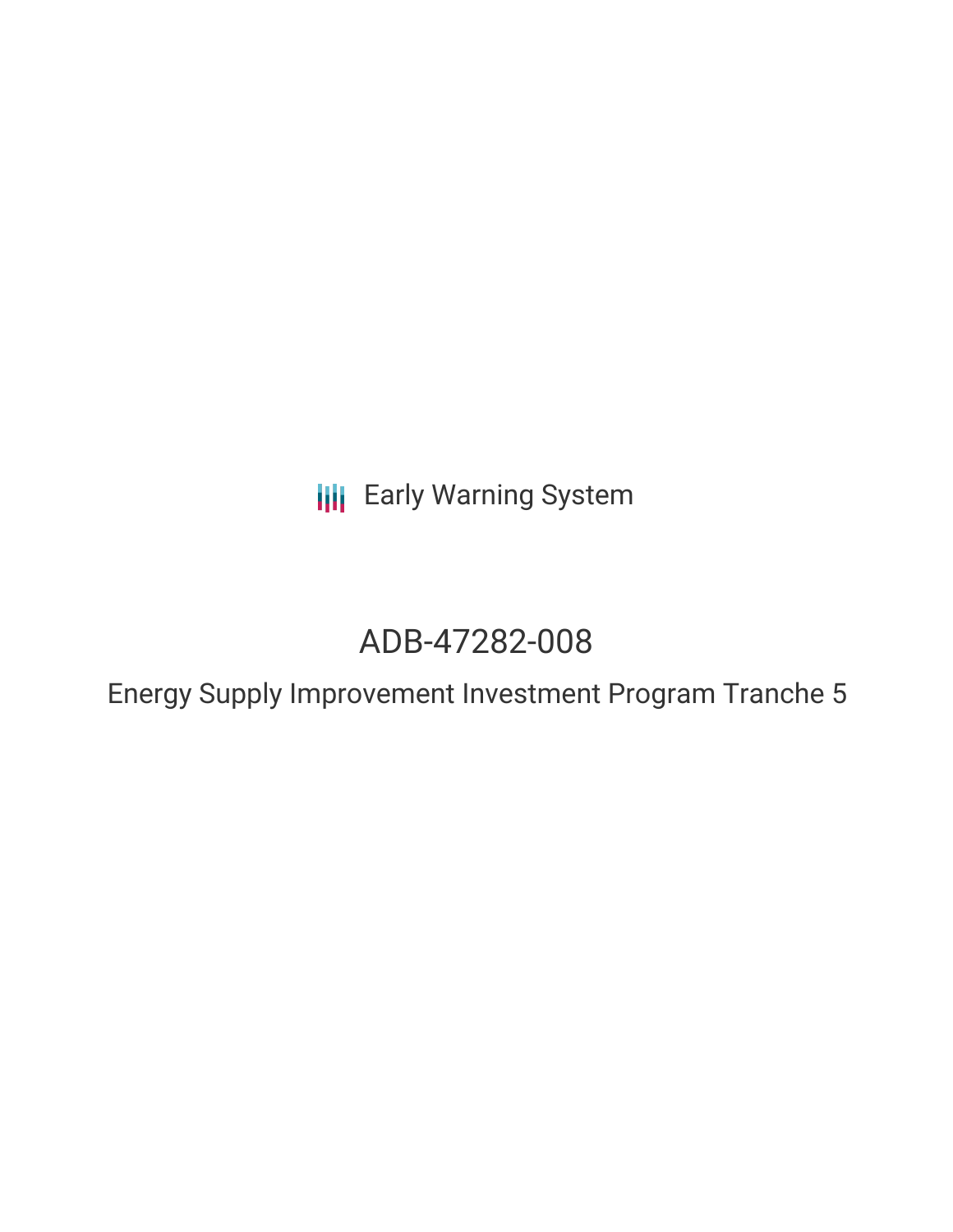

### **Quick Facts**

| <b>Countries</b>               | Afghanistan                  |
|--------------------------------|------------------------------|
| <b>Specific Location</b>       | Eastern provinces            |
| <b>Financial Institutions</b>  | Asian Development Bank (ADB) |
| <b>Status</b>                  | Approved                     |
| <b>Bank Risk Rating</b>        | B                            |
| <b>Voting Date</b>             | 2018-12-06                   |
| <b>Borrower</b>                | Government of Afghanistan    |
| <b>Sectors</b>                 | Energy                       |
| <b>Investment Type(s)</b>      | Grant                        |
| <b>Investment Amount (USD)</b> | \$143.42 million             |
| <b>Grant Amount (USD)</b>      | \$143.42 million             |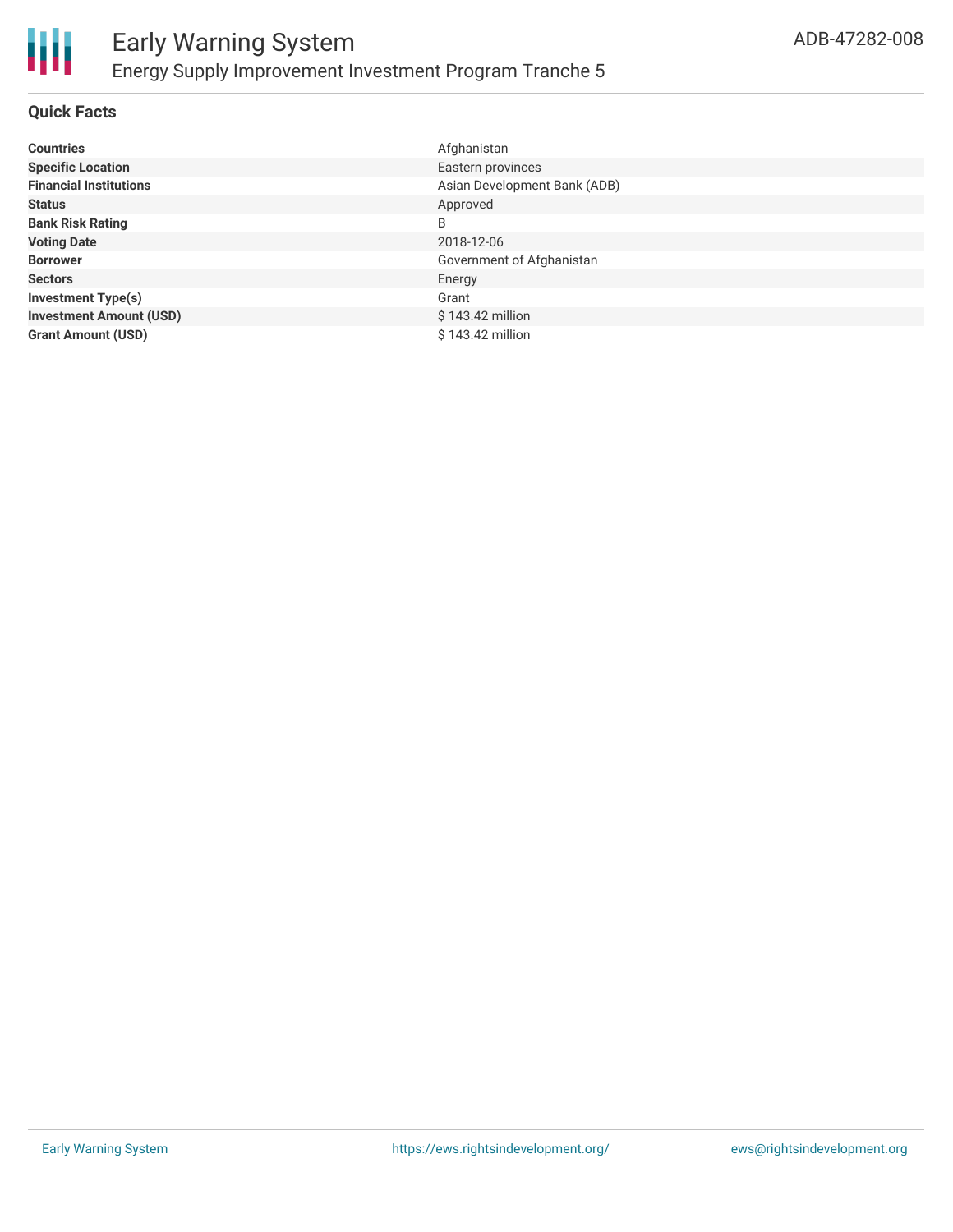

### **Project Description**

According to the bank website, Tranche 5 subprojects are linked and sequenced with projects under all previous tranches of the MFF. Tranche 5 will extend and strengthen the national grid into two remaining eastern provinces with a population of nearly 1.2 million, roughly 4% of Afghan population. The Tranche 5 will construct transmission lines, substations and finance operations of the program management office in DABS. The proposed transmission lines would provide significant value addition to (i) evacuate power from multiple photovoltaic solar projects (under implementation and planned) in the region, (ii) provide sustainable power to multiple industrial parks in eastern Afghanistan, (iii) strengthen supplies from 100 MW Naghlu hydropower plant, and (iv) enable grid stability by interconnection with transmission lines in adjoining provinces. The project will: (i) construct a 95 kilometer 220-kV transmission double circuit line between Nangrahar provincial capital Jalalabad and Kunar provincial capital Asadabad; (ii) commission 2 X 40 megavolt-ampheres (MVA) substation in Asadabad; (iii) finance a 69 kilometer 220-kV single circuit transmission line between Ghazni provincial capital and Paktika provincial capital Sharana; (iv) construct 2 X 16 MVA substation in Sharana with construction of 2 bays in an existing Ghazni substation; and (v) strengthen planning and project implementation capacity in DABS.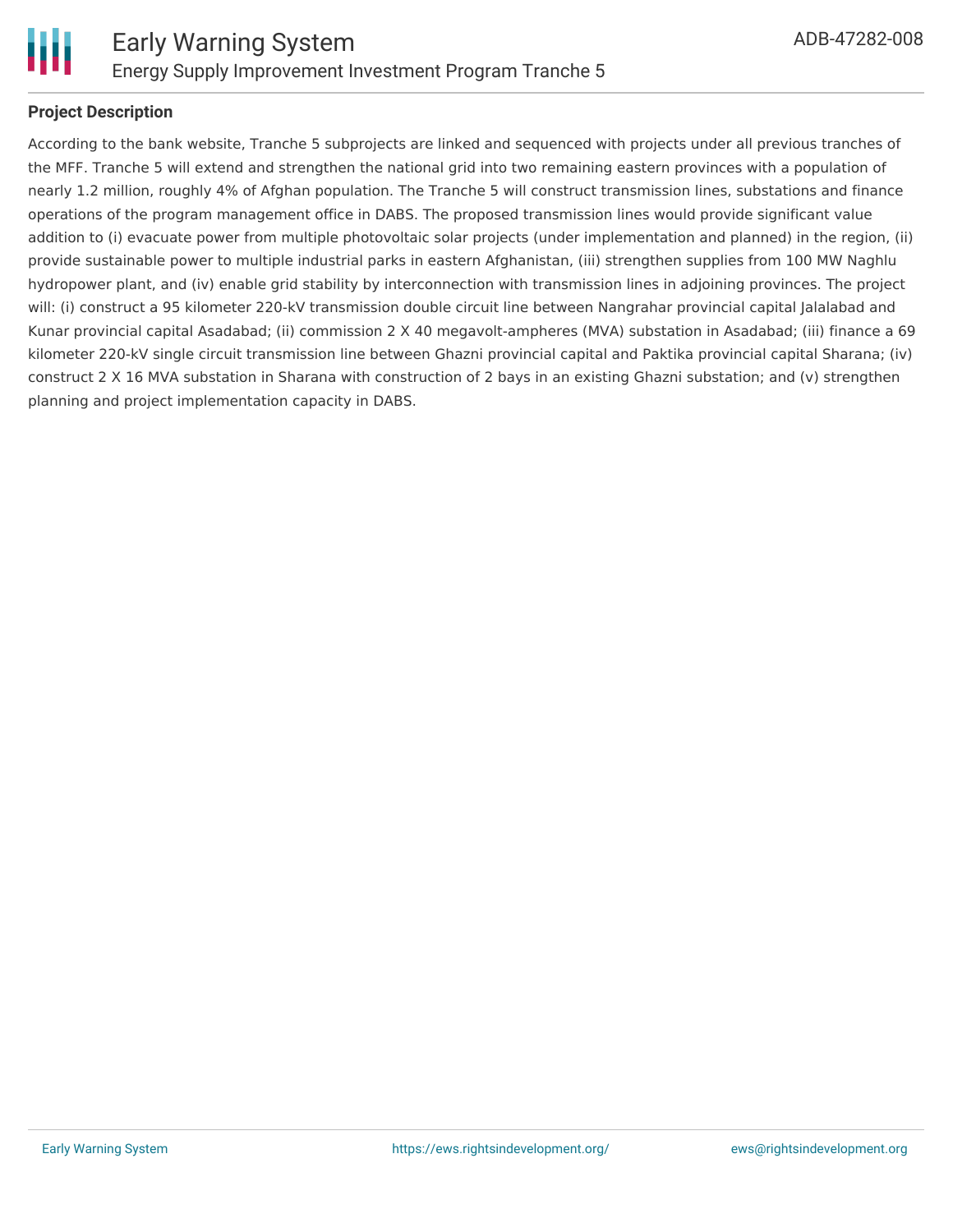

### Early Warning System Energy Supply Improvement Investment Program Tranche 5

### **Investment Description**

Asian Development Bank (ADB)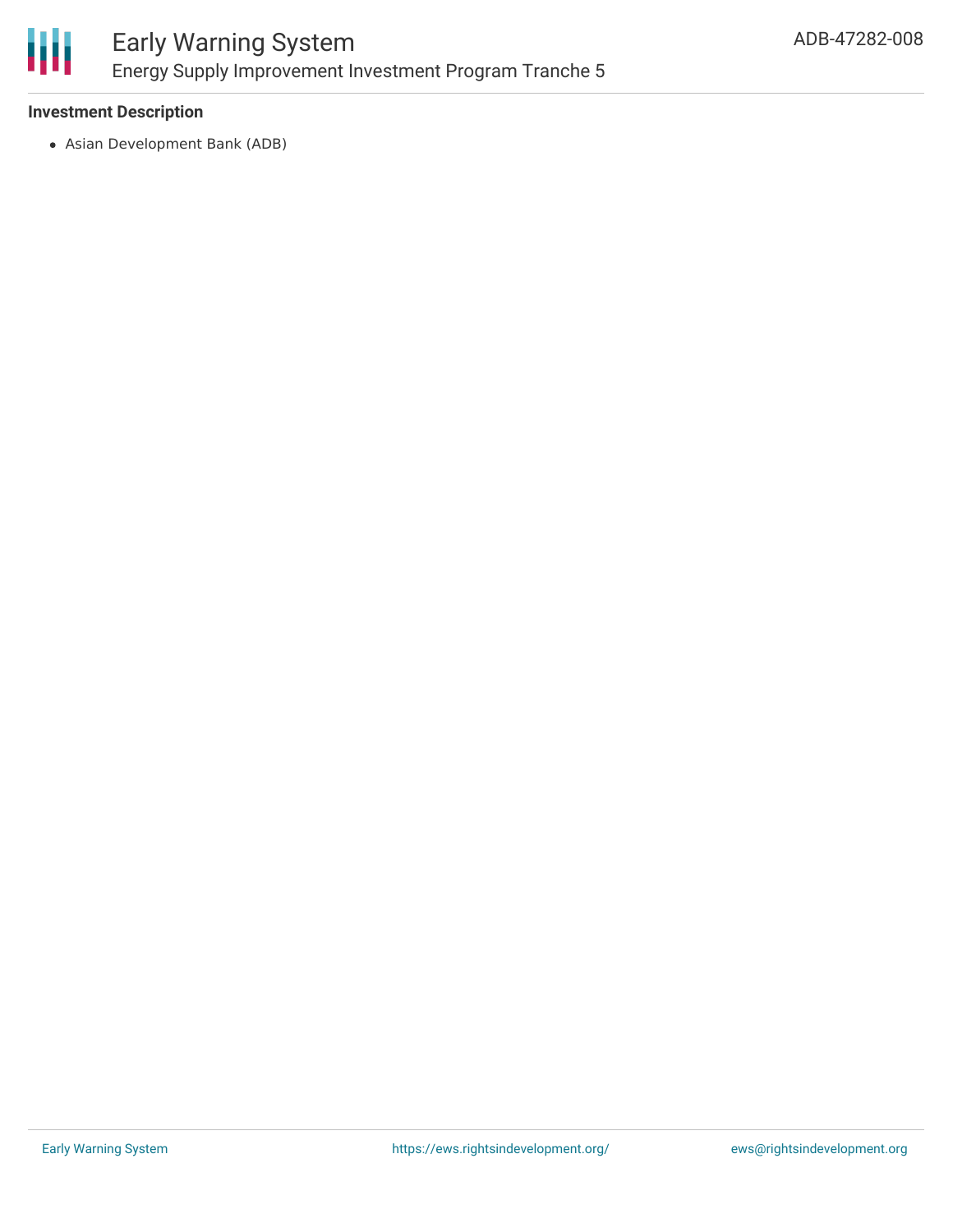**Contact Information**

**Responsible ADB Officer** Aleem, Asad **Responsible ADB Department** Central and West Asia Department **Responsible ADB Division** Energy Division, CWRD **Executing Agencies** Da Afghanistan Breshna Sherkat Chaman Houzouri, Kabul, Islamic Republic of Afghanistan

### **ACCOUNTABILITY MECHANISM OF ADB**

The Accountability Mechanism is an independent complaint mechanism and fact-finding body for people who believe they are likely to be, or have been, adversely affected by an Asian Development Bank-financed project. If you submit a complaint to the Accountability Mechanism, they may investigate to assess whether the Asian Development Bank is following its own policies and procedures for preventing harm to people or the environment. You can learn more about the Accountability Mechanism and how to file a complaint at: http://www.adb.org/site/accountability-mechanism/main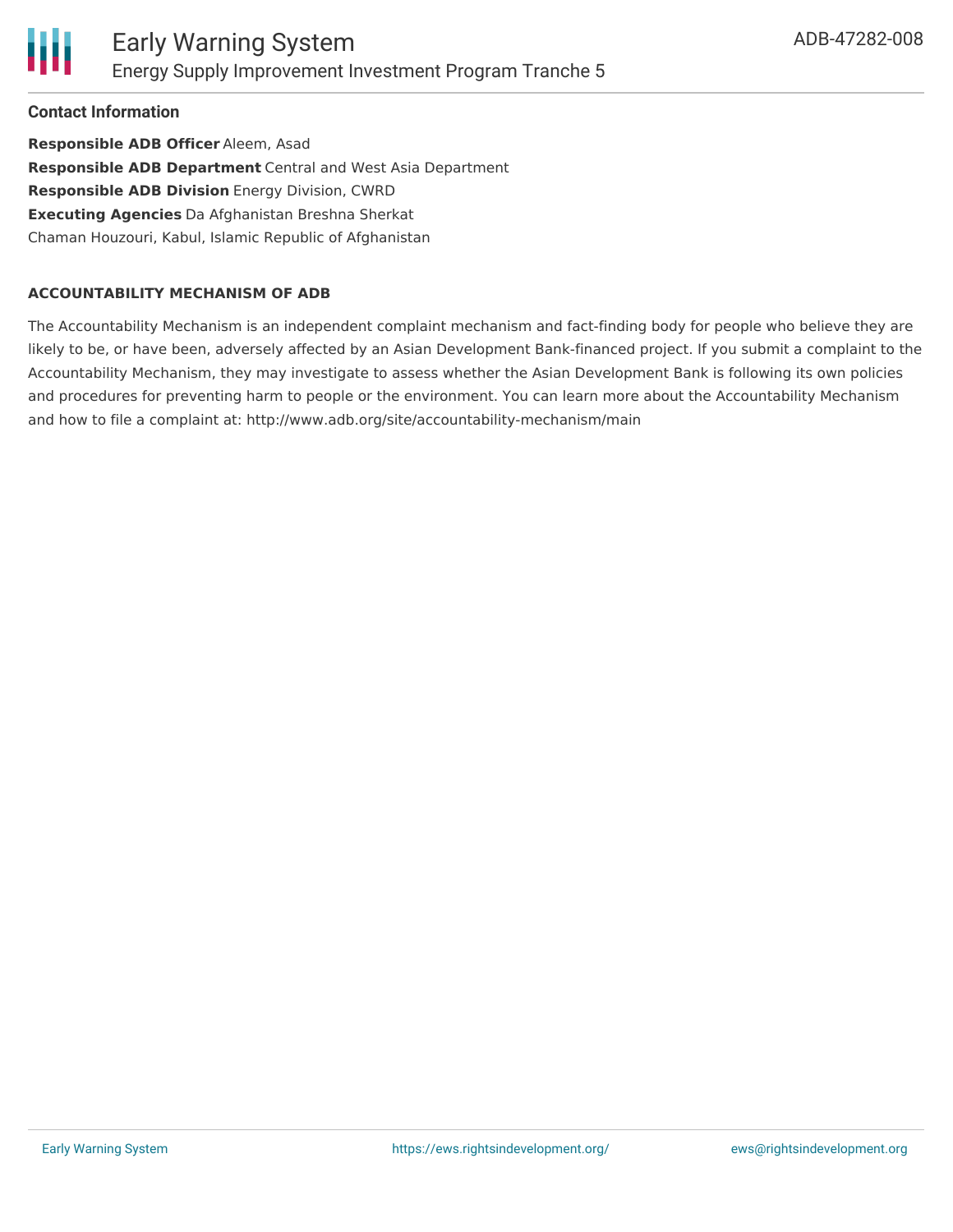## Early Warning System

Energy Supply Improvement Investment Program Tranche 5

#### **Bank Documents**

- [Annex](https://ewsdata.rightsindevelopment.org/files/documents/08/ADB-47282-008_Vm0EwBp.pdf) 1 (2.66 MB) [\[Original](https://www.adb.org/projects/documents/afg-47282-008-rp) Source]
- Energy Supply Improvement Investment Program (Tranche 5): [Ghazni-Sharana](https://www.adb.org/projects/documents/afg-47282-008-iee-0) Transmission Line and Assoc [Original Source]
- Energy Supply Improvement Investment Program (Tranche 5): [Jalalabad-Kunar](https://www.adb.org/projects/documents/afg-47282-008-iee) 220 kV Double Circuit Tran [Original Source]
- Energy Supply Improvement Investment Program Tranche 5: [Environmental](https://ewsdata.rightsindevelopment.org/files/documents/08/ADB-47282-008_G5HxCj0.pdf) Assessment and Review Framew [\[Original](https://www.adb.org/projects/documents/afg-47282-008-earf) Source]
- Energy Supply [Improvement](https://www.adb.org/projects/documents/afg-47282-008-rf) Investment Program Tranche 5: Land Acquisition and Resettlement Framewor [Original Source]
- Main [Report](https://ewsdata.rightsindevelopment.org/files/documents/08/ADB-47282-008_kOKdJZh.pdf) (4 MB) [\[Original](https://www.adb.org/projects/documents/afg-47282-008-rp) Source]
- Project [Disclosure](https://ewsdata.rightsindevelopment.org/files/documents/08/ADB-47282-008.pdf) PDF [\[Original](https://www.adb.org/printpdf/projects/47282-008/main) Source]